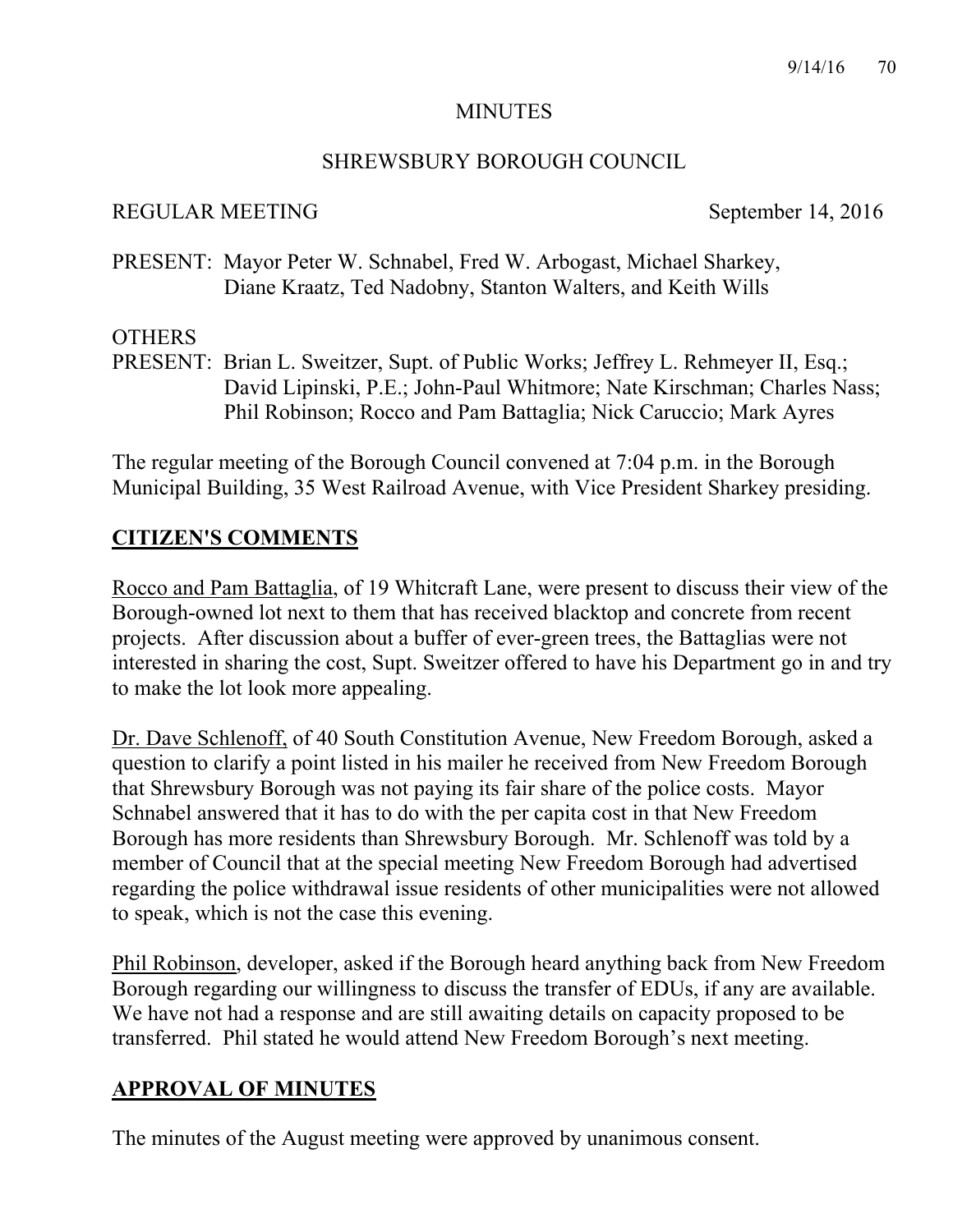# K. Wills entered the meeting at 7:26 p.m. **APPROVAL OF EXPENDITURES AND REPORT OF ACCOUNTS**

F. Arbogast moved to approve the bill lists: general account check numbers 1064 thru 1115; water account check numbers 1034 thru 1058; sewer account check numbers 1017 thru 1026; highway aid account: check number 914; and to approve the financial reports for August.

S. Walters seconded. The motion carried with all in favor. The PLGIT balances and report of accounts for the Municipal Authority were also included.

# **APPROVAL OF PAYROLL REGISTER**

F. Arbogast moved to approve the August 1, 15, and 29 payroll registers.

T. Nadobny seconded. The motion carried with all in favor.

# **SUBDIVISION & LAND DEVELOPMENT**

# Eitzert Farms

Based on the approved plan, Eng. Lipinski suggested a bond amount of \$1,338,509.57. The existing mortgage will be satisfied at settlement and the bond will be in place. The development will be done in three phases; Sol. Rehmeyer prepared an Agreement for Phasing of Land Development Plan and Financial Security.

S. Walters moved to approve the signing of the Agreement for Phasing of Land Development Plan and Financial Security. K. Wills seconded. The motion carried with all in favor.

# **Codes Enforcement**

Eight building permits were issued in August. Keith's activity report was submitted and is on file.

## **Southern Regional Police** – Mayor Schnabel

Mayor Schnabel highlighted the police report for August. Arrests were made in a fake credit card scam and Officer Shaffer received a commendation for helping investigate a crime scene with another police department. The reduced cost of services will end soon with the expiration of the Stewartstown Borough's buy-in. It was stated that a letter was received from New Freedom Borough stating a meeting was scheduled for September 8 and that one member of our elected body could attend. When R. Buchanan stated he would be attending, the meeting was abruptly cancelled and would not be rescheduled. In an effort to keep discussions going regarding the police funding formula, a letter will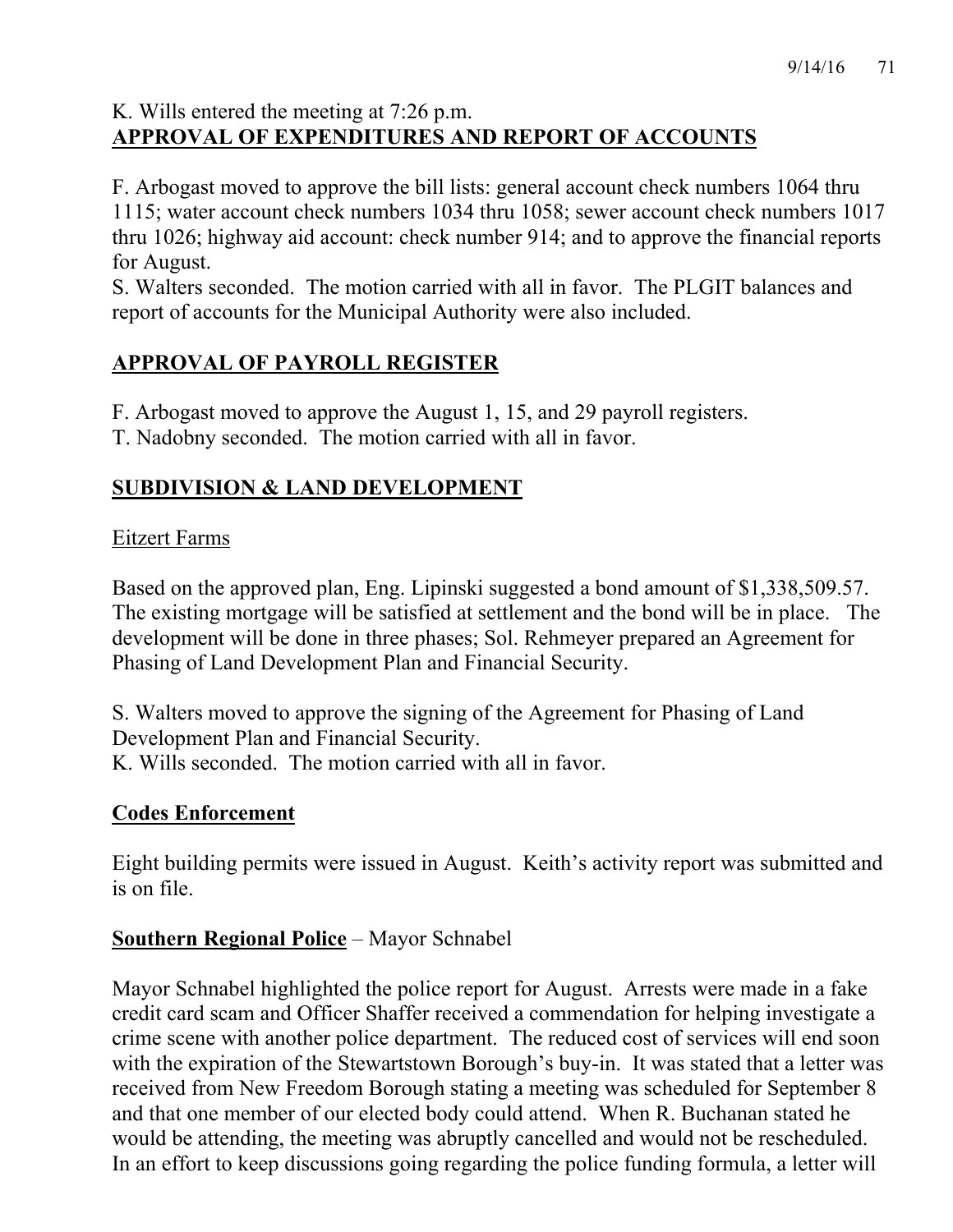be sent to the other three Council presidents to ask that they meet during the last week of the month at a neutral location with a copy of the Borough's special police formula mailer being provided.

F. Arbogast moved that a letter be sent to the other three Council presidents asking that a meeting be scheduled for the last week of the month.

S. Walters seconded. The motion carried with all in favor.

## **Water & Sewer** – T. Nadobny and Supt. Sweitzer

## Sewer Meters

The sewer meters were installed on July 21 on the north and south Deer Creek interceptor. The south interceptor is not available due to a problem antenna. We have requested assistance several times with no luck. T. Nadobny will contact the vendor.

## Emergency Work Crosswind Drive

Mr. Rehab finished sewer lining Crosswind Drive on September 2. The work eliminated about 20,000 gallons of infiltration. The Borough is responsible for 14% of the estimated \$35,000.00 cost. Supt. Sweitzer requested approval to pay the Borough's portion when the invoice arrives, around \$4,900.00.

T. Nadobny moved that the Borough pay its share of the work to Mr. Rehab of 14%, or around \$4,900.00.

K. Wills and K. Kraatz seconded. The motion carried with all in favor.

## Essex Circle Drive Sewer/Roads Project

Fitz & Smith was the low bidder at \$325,592.50. The project started on August 26. The Borough's share is 14%.

## Cloverdale Avenue, Lisburn Avenue, and Hill Street Water Main Replacement

H & H General Contracting is working on Cloverdale Avenue; the project's 90-day completion deadline is October 12.

## SCADA Project

Control Systems 21 installed the panels at the Village, Home, and Meadow Wells. Phase I is to install SCADA for the base station, Meadow, Village, and Home Wells. We are waiting for Control Systems 21 to finish the three sites and base station.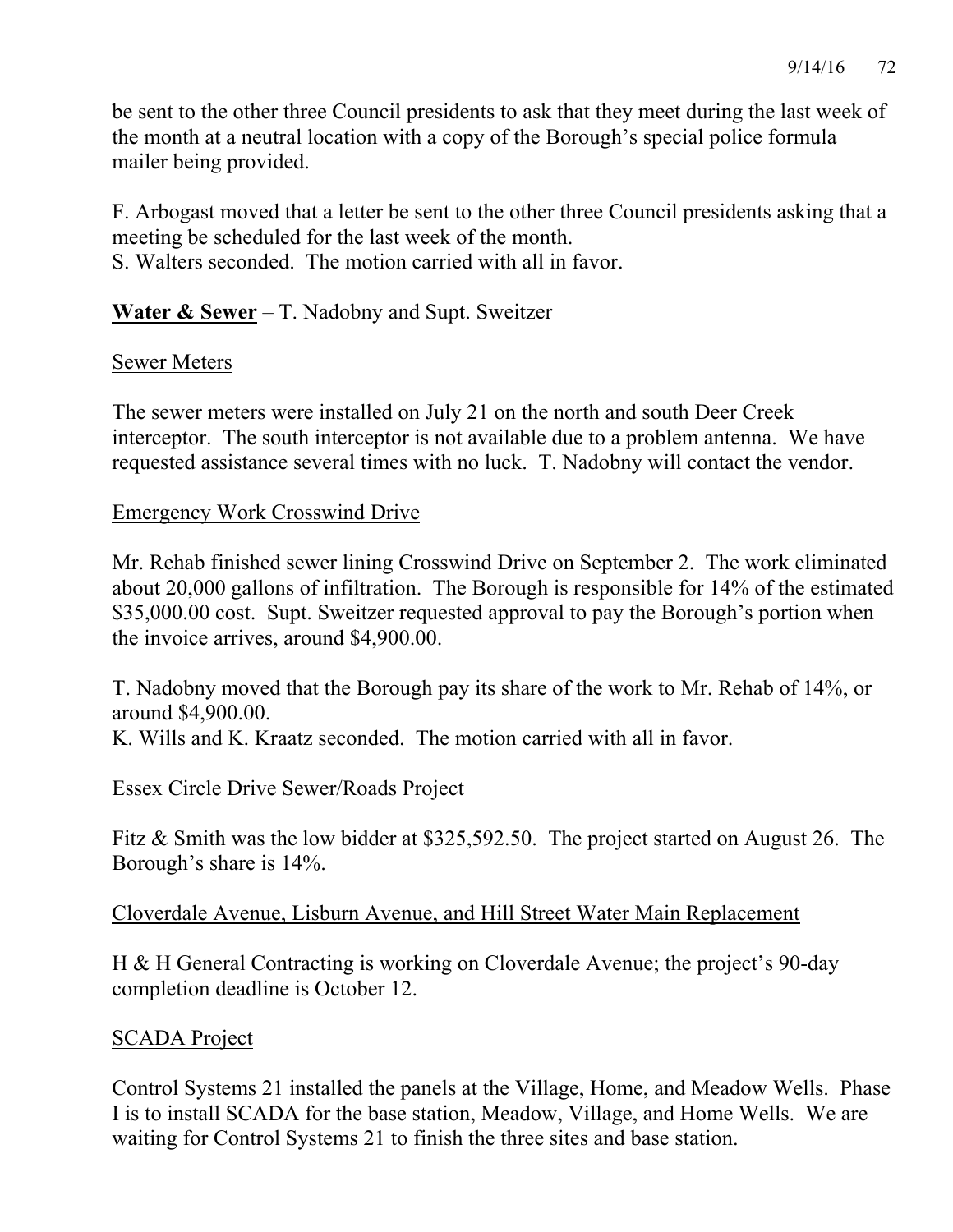## Wellhead Protection Meeting

The Dollar General will appear at the September 28 Wellhead Protection Committee meeting regarding the storage of household products over and above what is normally stored in a household. PennDOT also plans to be at this meeting as it wants to install a detention pond west of I-83 about 100 feet away from the Pumphouse Wells.

## **Public Roads & Lighting** – Supt. Sweitzer

## Eliminating Parking between 33 and 37 West Forrest Avenue, North Side

Nate Kirschman submitted a letter in July asking that yellow paint be applied to the curbing on the north side of West Forrest Avenue between the fire house and 37 West Forrest Avenue as there is no room for parked vehicles. Supt. Sweitzer performed the traffic study at the request of Council.

F. Arbogast moved to authorize the painting of the curb, installation of signs, and to advertise the ordinance for adoption. S. Walters seconded. The motion carried with all in favor.

## Shrewsbury Square Shopping Center/Members 1<sup>st</sup> Bank

Supt. Sweitzer spoke with a representative of Kimco Realty about removing parking spaces near the new bank that currently block traffic flowing through the parking lot for each exit/entrance. Four parking spaces will be removed.

#### Extra Snow Plow Driver Bids

The following bid was received:

Aquatic Resource Restoration Co. \$126.00 per hour

T. Nadobny moved to accept the bid of Aquatic Resource Restoration Co. at the rate of \$126.00 per hour.

K. Wills seconded. The motion carried with all in favor. (The rate was \$125.00 per hour last year).

## Unadopted Portion of Ascot Drive and Snow Plowing

To make it easier for the residents living along the unadopted portion of Ascot Drive, Phil Robinson is asking if the Borough will plow this section and he would pay the Borough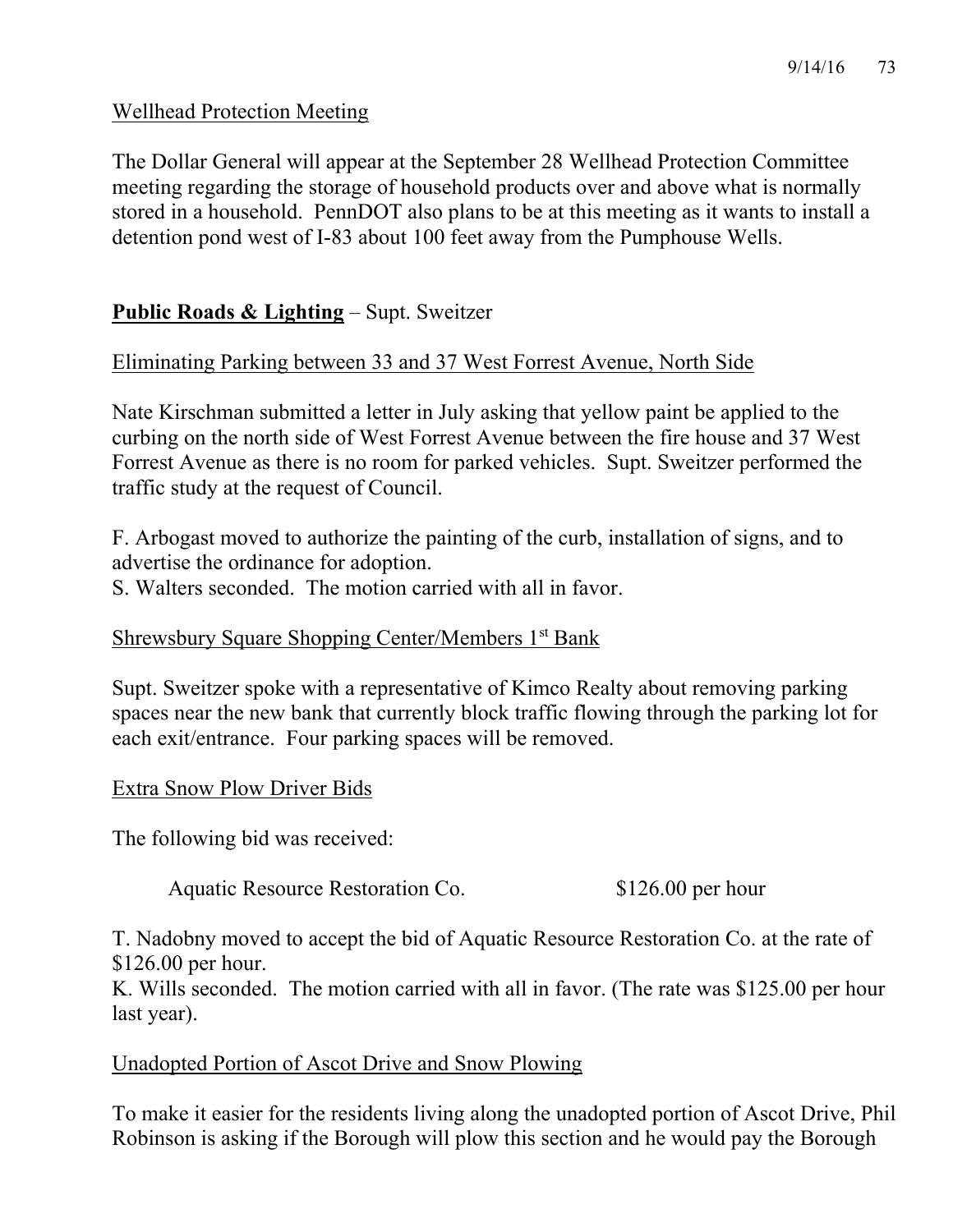the amount we would have received in liquid fuels monies. This was done on another unadopted portion of this roadway previously.

K. Wills moved that the Borough plow the unadopted portion of Ascot Drive with Eng. Lipinski obtaining the liquid fuels amount that Phil should remit. S. Walters seconded. The motion carried with all in favor.

## **Public Lands, Buildings and Finance** – F. Arbogast

## Budget Meetings

Budget meetings will be held on October 6, 13, 27, and November 10.

### Regional Stormwater Participation

Even though the Borough is not classified as an MS4 community, we can still participate in the discussions with the County which will not obligate us to supply a plan. There are no fees at this time and the Borough can opt out.

T. Nadobny moved to adopt Resolution 2016-4 to Opt In with the County's regional discussions on planning for stormwater and pollution reduction plans. F. Arbogast seconded. The motion carried with all in favor. F. Arbogast and Supt. Sweitzer will represent the Borough.

## **ENGINEER'S REPORT**

## Water Main Work Recommendation of Payment

A partial invoice was received from H & H General Excavating Co. in the amount of \$68,919.30.

T. Nadobny moved to pay the amount of \$68,919.30 to H & H General Excavating Co. D. Kraatz seconded. The motion carried with all in favor.

#### Dollar General New Store

Eng. Lipinski's office reviewed the plan, issued comments to the Authority and the Planning Module was submitted to DEP.

Oaklyn Circle Water Line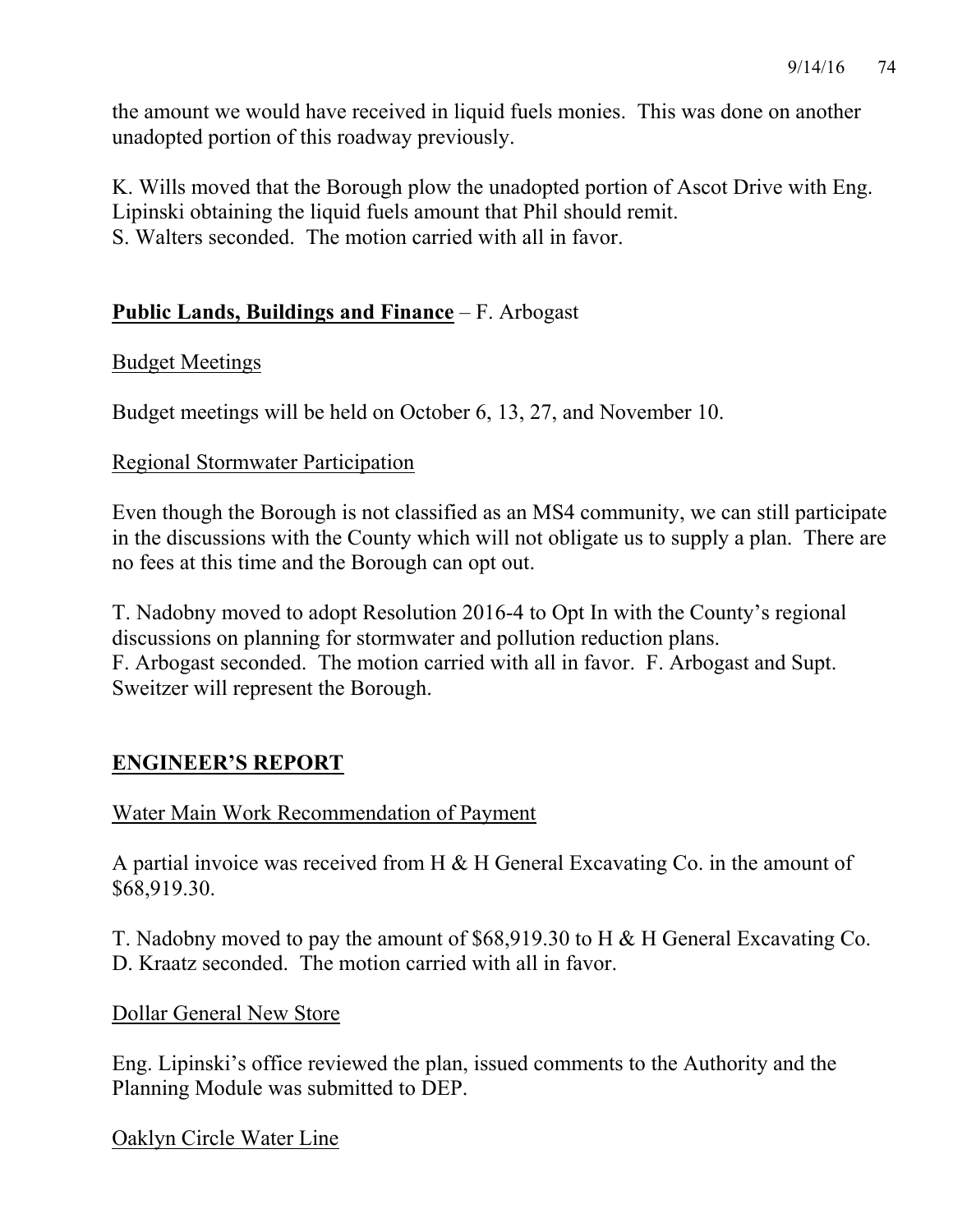The water line is slightly off of the right-of-way in the vicinity of Oaklyn Circle and there is a shed that may be over the water line. The property owner should be made aware the shed may have to be moved in the future with no liability on behalf of the Borough. Supt. Sweitzer will ascertain where the water line is and if the shed is over the line.

### Tapping Fee Study

Work has begun on the tapping fee calculations.

### North Main Street Repaving and Slope on East Side

After several meetings and phone conversations with PennDOT, Eng. Lipinski said they agreed to revise the street grade on the east side in the first block of North Main Street provided the Borough obtains a highway occupancy permit to replace and raise the height of the existing vertical curb. The new curb would be higher by about 12" and provide six inches of reveal. The cost would be between  $$20,000.00 - 25,000.00$ .

### Deer Creek Pump Station Wet Well Expansion

DEP called and said they are denying the proposal. Once the denial letter is received, Eng. Lipinski will call and ask for a meeting to discuss the project. The Borough has over \$27,000.00 in the expansion to date.

#### Engineering Review Committee

So Council can keep better track of budgeted projects, a Committee will be formed that will meet quarterly.

T. Nadobny moved that an Engineering Review Committee be formed.

K. Wills seconded. The motion carried with all in favor. Mayor Schnabel, T. Nadobny, M. Sharkey, and Supt. Sweitzer will serve on the Committee.

## **SOLICITOR'S REPORT**

## Eitzert Farms Old Agreements for Well

Sol. Rehmeyer presented an Agreement to vacate the easement from the 1969 and 1970 agreement/amendment for signature.

- T. Nadobny moved that the Agreement to Vacate be signed.
- S. Walters seconded. The motion carried with all in favor.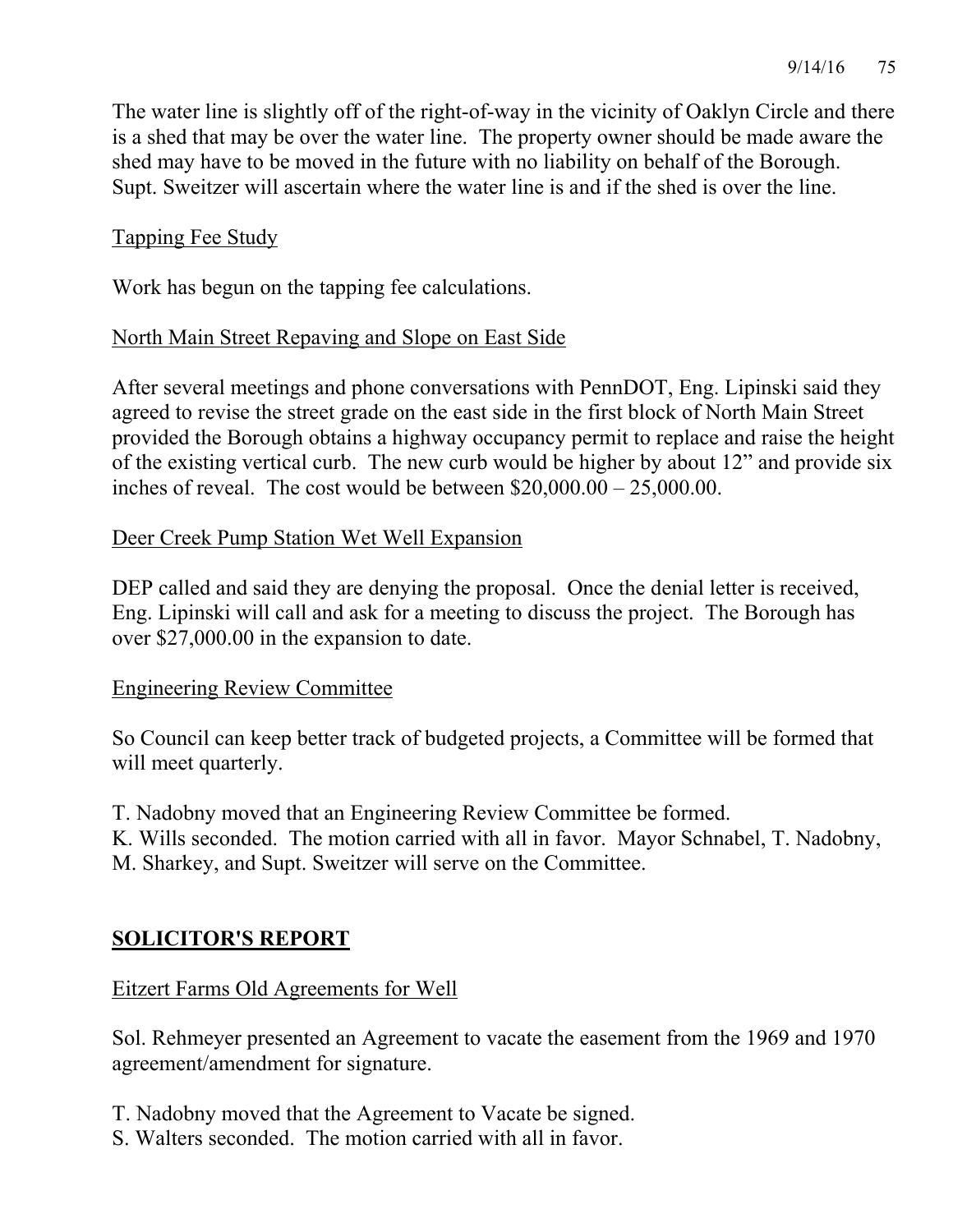### Drainage Swale at Post Office

Apparently, when the post office was built, a drainage pipe was damaged and silt has built up causing the storm water to back up into the detention pond across the street at the car wash. A letter was sent to the property owner asking that they correct the problem. No evidence of an easement or documentation of the existence of the pipe between the car wash and the post office property can be found. The easement on the post office property is to drain its water to the southwest. In order to correct the current unsafe situation with the open ditch surrounded by snow fencing, Supt. Sweitzer was asked last month to fill the area with #4 stone in order to allow the water to drain away and not collect. Sol. Rehmeyer sent a letter to the owner of the property regarding cost sharing. A representative contacted Sol. Rehmeyer recently and requested more information about the scope of work and noted a problem on the land whereby water pools in the rear, near a concrete abutment.

In terms of potential work to address the pipe issue, Option 1 was to install an end wall at a cost of \$2,000.00; option 2 was to have the storm inlet with a drain pipe at a cost of \$3,000.00 and the preferred method was to run the pipe to the swale through a culvert at a cost of \$8,220.00. Upon receipt of more details on these options (and their interplay with the existing draining issue on the property mentioned above), Sol. Rehmeyer will respond to the property owner.

#### No Parking Along West Forrest Avenue

The ordinance will be advertised with the ordinance to adopt Oaklyn Circle.

#### Water Meter Change-Out Letters

Sol. Rehmeyer's office sent letters to three property owners who had not responded to numerous notices about having their meters changed out. All three have now responded. The water meters have already been replaced too.

## **Public Safety, Welfare and Personnel** – F. Arbogast and S. Walters

#### 2017 Pension Minimum Municipal Obligation

F. Arbogast moved to approve the 2017 Pension MMO in the amount of \$46,663.00. M. Sharkey seconded. The motion carried with all in favor.

Health Insurance Renewal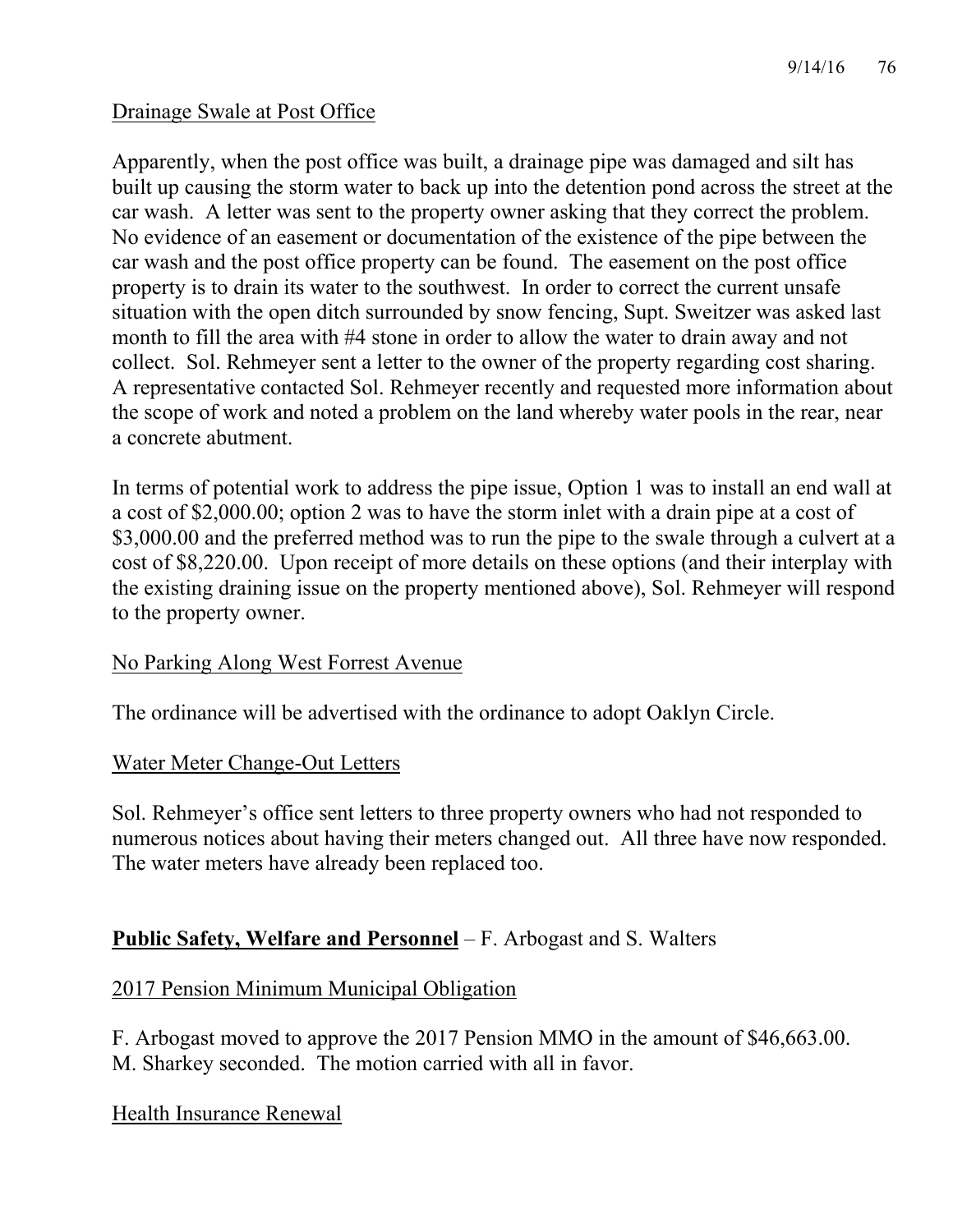The October 1 renewal will save the Borough over \$15,000.00 a year with Capital Blue Cross managing the first \$3,000.00 of the HRA with the Borough managing the remaining \$1,000.00. Co-Pays increased but with the savings, the Borough will reimburse the employee the difference.

## 2015 Audit Report

The audit report lists an Adverse condition because the Municipal Authority, which is a sub-committee of the Borough, and even though the Authority has its own audit performed, there was no note added to the Borough's audit. Next year, we will ask that the Authority's audit be included with the Borough's.

### Shared EMA

S. Walters said another meeting was held last evening and representatives were there from Shrewsbury Township, Railroad Borough, Glen Rock Borough and Hopewell Township. Also present were Mike Fetrow from the County EMA and Phil Smith, representing the newly-formed Eastern Region EMA. He provided copies of documents. Hopewell Township may join with other municipalities east of I-83. The next meeting is on October 11. A draft intergovernmental agreement will be created.

## **Secretary's Report** – C. Bosley

## York County Boroughs Association Meeting

The next meeting is on September 22.

## **York Adams Tax Bureau** – M. Sharkey

The next meeting is in October and we should have our budget figure for next year at that time.

## **Subdivision, Land Development and Zoning** - D. Kraatz

## **Planning Commission/Regional Planning Commission** – D. Kraatz

S. Walters stated he attended the Local Government Advisory Committee meeting on Monday and three items were reviewed and recommended for approval.

## **UNFINISHED BUSINESS**

## **NEW BUSINESS**